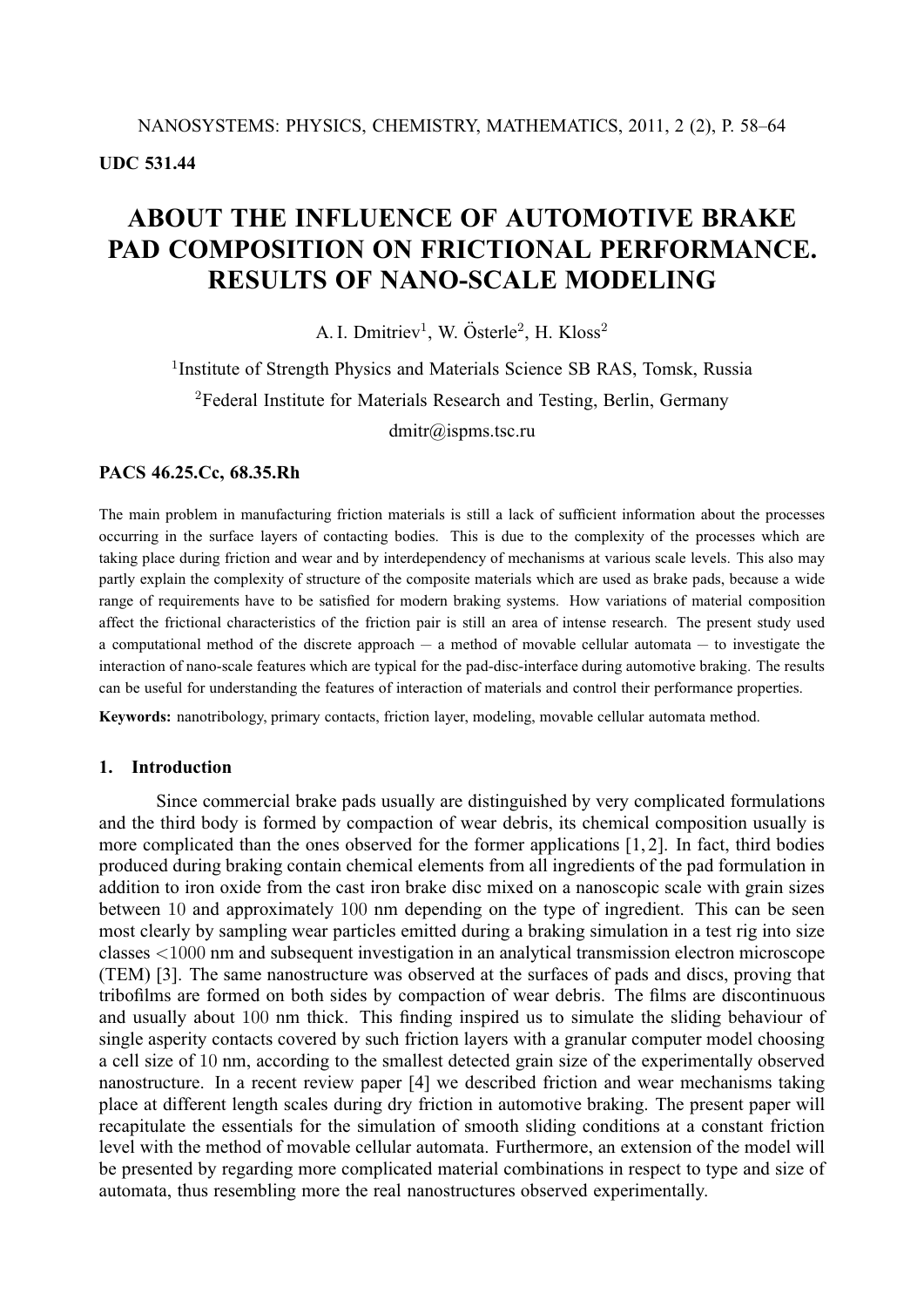|                 | Young   | Poisson | Elastic             | Yield               | Ultimate ten-    | Strain           | <b>Breaking</b> |
|-----------------|---------|---------|---------------------|---------------------|------------------|------------------|-----------------|
|                 | modulus | ratio   | limit               | strength            | sile strength    | at $\sigma_{u2}$ | strain          |
|                 | E, GPa  | $\nu$   | $\sigma_{v1}$ , MPa | $\sigma_{y2}$ , MPa | $\sigma_s$ , MPa | $\epsilon_{y2}$  | $\epsilon_{s}$  |
| Ferritic steel  | 206     | 0.28    | 450                 | 500                 | 550              | 0.04             | 0.106           |
| Pearlitic steel | 206     | 0.28    | 520                 | 800                 | 920              | 0.04             | 0.106           |
| Iron oxide      | 380     | 0.3     | 290                 | 305                 | 340              | 0.008            | 0.009           |
| Graphite        | 20      | 0.3     | 15                  | 35                  | 45               | 0.05             | 0.15            |
| Copper          | 125     | 0.35    | 350                 | 390                 | 430              | 0.03             | 0.11            |
| Soft copper     | 120     | 0.35    | 175                 | 185                 | 215              | 0.03             | 0.11            |
| <b>SiC</b>      | 150     | 0.35    | 3000                | 4325                | 5000             | 0.06             | 0.18            |

Table 1. Parameters of model materials

#### **2. MCA setup description**

Theoretical investigation was carried out on the basis of modeling by the method of movable cellular automata (MCA). This choice was determined by the features of the MCA method to simulate such complicated processes as: mass mixing, damage generation and accumulation and so on. The formalism of the MCA method has already been described in [5]. The scheme of chosen two-dimensional setup is depicted in Fig. 1. It simulates a primary contact site according to Eriksson et al. [6], which is realized on the scale of the order of 1 micron. From pad site is a steel fibre as supporting substrate material. The supporting material on the disc side is pearlitic steel which is the matrix of cast iron. The free surfaces of both contacting bodies (first bodies) were covered with an oxide film consisting of nanoparticles of iron oxide and inclusions of solid lubricant. All previous simulations were based on the assumption that the solid lubricant had properties similar to graphite. Than we check the impact of substitution of graphite inclusions by soft nanoparticles of copper. All parameters of model materials are summarized in Table 1.



Fig. 1. Schematic presentation of the modelled pad-disc interface.

The following boundary conditions for modelling were used. A constant sliding velocity (V) equal to 10 m/s was applied on all particles of the bottom layer of the disc. At the same time their position in vertical direction was fixed. A constant normal force corresponding to the contact pressures in the range between  $P = 15$  MPa and  $P = 50$  MPa for different calculations was acted upon all the elements of the upper layer of pad. For both types of loading a linear procedure of value increasing was used with the following scheme. Initially the surfaces of pad and disc were separated. Then the loading with increasing velocity was applied on the particles of the bottom layer of the disc. Normal pressure was applied on the pad after all particles of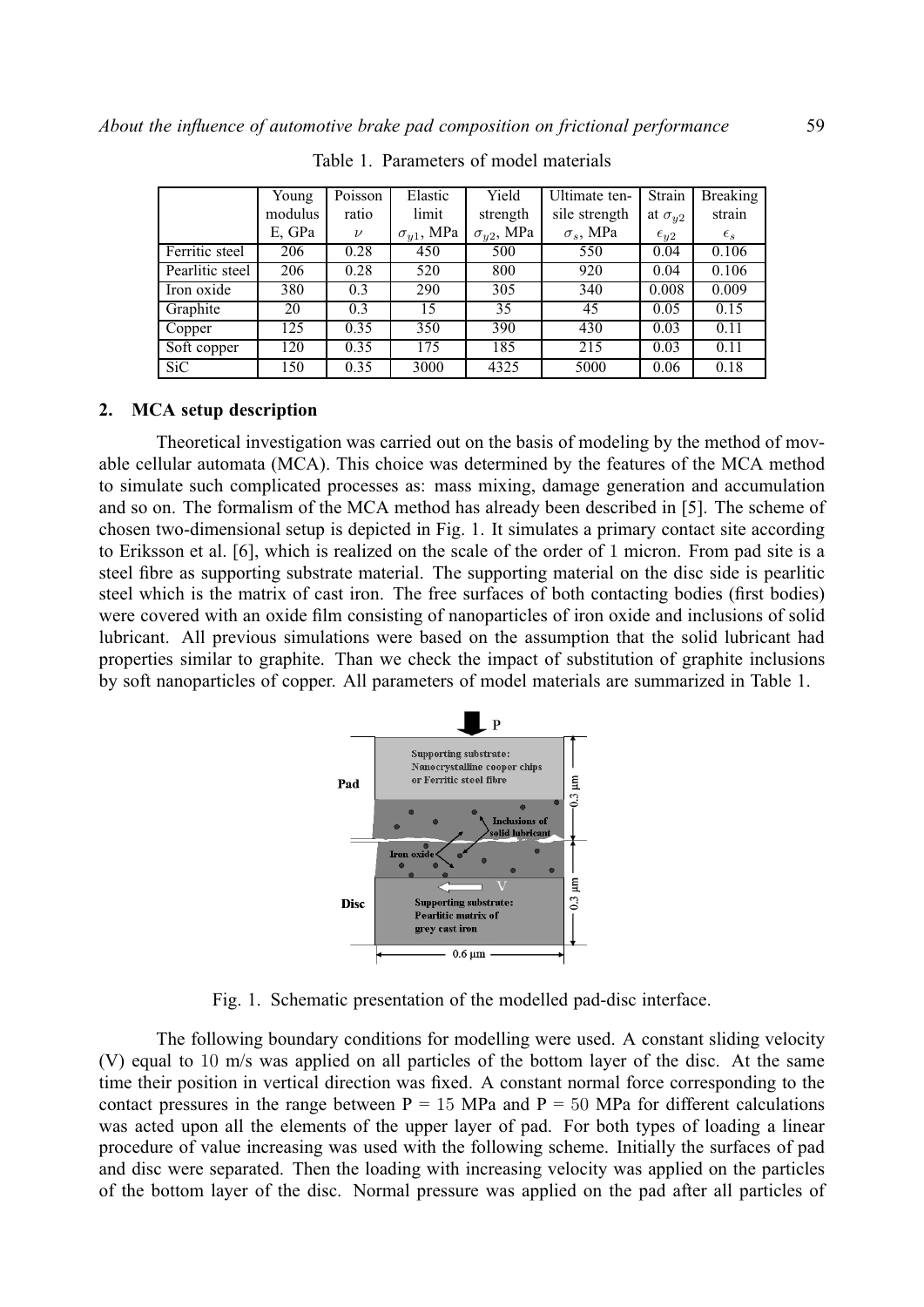the disc (not only layer under loading) reach the maximum value of sliding velocity. Periodic boundary conditions were applied along the sliding direction. So, the number of particles was constant in the simulation, only redistribution of particles in the contact zone was studied. A surface profile with roughness on the nanometer scale was set deliberately prior to simulation. As shown previously, this setting exerts no major impact on the results of simulation [4, 5]. The model calculates position and binding state of each automaton (particle) as well as resulting tangential forces or Coefficients of Friction (CoF) at the micro-contact for each time step.

# **3. Pressure dependency of a basic model structure**

The main results of previous studies can be summarized as follows [4]: Neither metal-onmetal contacts nor oxide-on-oxide contacts provide stable friction conditions and a coefficient of friction (COF) around 0.4 which is desired for braking. A certain amount of soft inclusions within a rather soft but brittle oxide, like magnetite, is essential for achieving the desired properties. A prerequisite for smooth sliding behaviour is that a mechanically mixed granular layer (MML) is formed at the interface between the two first bodies. It has been shown that a volume fraction of at least 10 vol. % of soft nanoparticles (graphite in this case) is needed to form a MML irrespective of the applied pressure. Increasing the volume fraction of soft inclusions leads to a decrease of the COF. Since for braking we need smooth sliding, but a COF as high as possible, the fraction of soft particles should not be increased much beyond 10 vol %. A value of 13 vol % has proved to provide an optimum for both, smooth sliding and acceptable friction level. Although it would be most desirable for braking to have smooth sliding conditions and a COF irrespective of the applied pressure, a certain impact of pressure on structure formation and COF is unavoidable. This is demonstrated by Fig. 2 which shows the structures formed during simulation while applying different amounts of normal pressure. It can be seen clearly in Fig. 2 that, irrespective of applied pressure, there is always a zone of unlinked particles at the interface between the two third body layers (orange and green). This zone of unlinked particles originating from both third body films is the MML already mentioned at the beginning of this section. It is quite clear that the thickness of the MML depends on the applied pressure. This dependency is shown quantitatively in Fig. 3. The lowest pressure applicable in the model is 17.5 MPa for the structure with 13 % graphite and 7.5 MPa for a structure with 17.5 % graphite [4]. This is a quite large value compared to the nominal pressure in the range of 1-4 MPa which usually is applied during braking. We must keep in mind that we are considering micron-sized asperity contacts in the model. Therefore a factor of 10 compared to nominal pressure, which is related to the whole pad area, is reasonable. Furthermore, it should be mentioned that a constant sliding velocity of 10 m/s was maintained during modelling and that the time step of modelling of such nanostructures is of the order of  $10^{-13}$  s, whereas the total time of one simulation was approximately  $5 \times 10^{-7}$  s.

The impact of pressure on MML-thickness does also affect COF-values which are calculated during modelling for each time step. This is shown in Fig. 4. The decrease of the COF-value with increasing pressure can be attributed to the increasing thickness of a quasi-fluid granular layer [7], which provides velocity accommodation between the fixed pad and rotating disc.

# **4. Effect of additional soft particles of larger size**

Larger particles were defined as clusters of the basic nanoparticles with linked states to their neighbours. Soft copper as defined in [5] was selected as soft ingredient, because such species was observed experimentally in the third body of automotive brakes. Complete substitution of graphite nanoparticles with the copper clusters did not yield stable sliding conditions,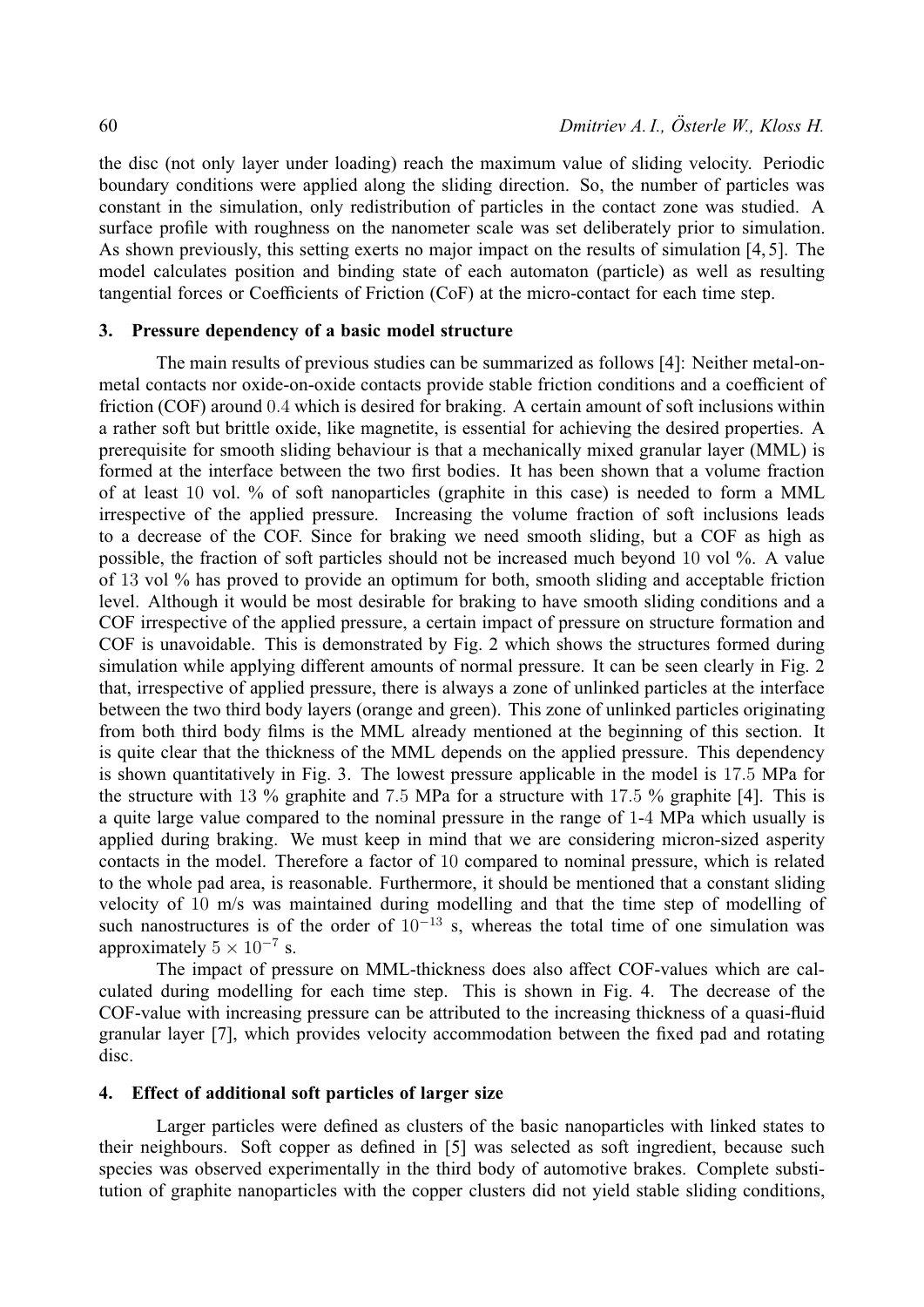

Fig. 2. Pressure dependency of the basic model structure after sliding simulations. The value of normal pressure: a) 17.5MPa; b) 26.3MPa; c) 30.0MPa.



Fig. 3. MML-thickness of basic model structure as function of pressure



Fig. 4. COF of basic model structure as function of pressure

although breaking of links within the clusters and the release of single copper nanoparticles at the interface occurred during the simulation. But, since the soft particles were not distributed homogeneously in the third body, the formation of a mixed layer together with unlinked oxide particles did not take place.

On the other hand, if only half of the graphite particles of the basic structure were substituded by the copper clusters, a MML was formed and stable sliding conditions were achieved. This is shown in Fig. 5a and 5b, respectively. The copper clusters, still visible within the lower unaffected third body layer, are shown in magenta, and it is obvious that a MML has formed in which oxide, graphite and copper nanoparticles are distributed homogeneously. The corresponding COF-evolution during the simulation is shown by the black band and green curve in Fig. 5b, displaying momentary and averaged COF-values, respectively. A completely different behaviour was obtained with third body layers containing only 5 % graphite nanoinclusions without additional copper clusters. In this case no MML was formed (Fig. 6a) and COF-fluctuations between successive time steps remained high (Fig. 6b).

### **5. Effect of additional hard particles of larger size**

The next step towards a more complicated nanostructure, albeit quite realistic with respect to experimentally observations, is to introduce a certain amount of hard particles into the basic model structure. We selected SiC as hard particles because the stress-strain behaviour of this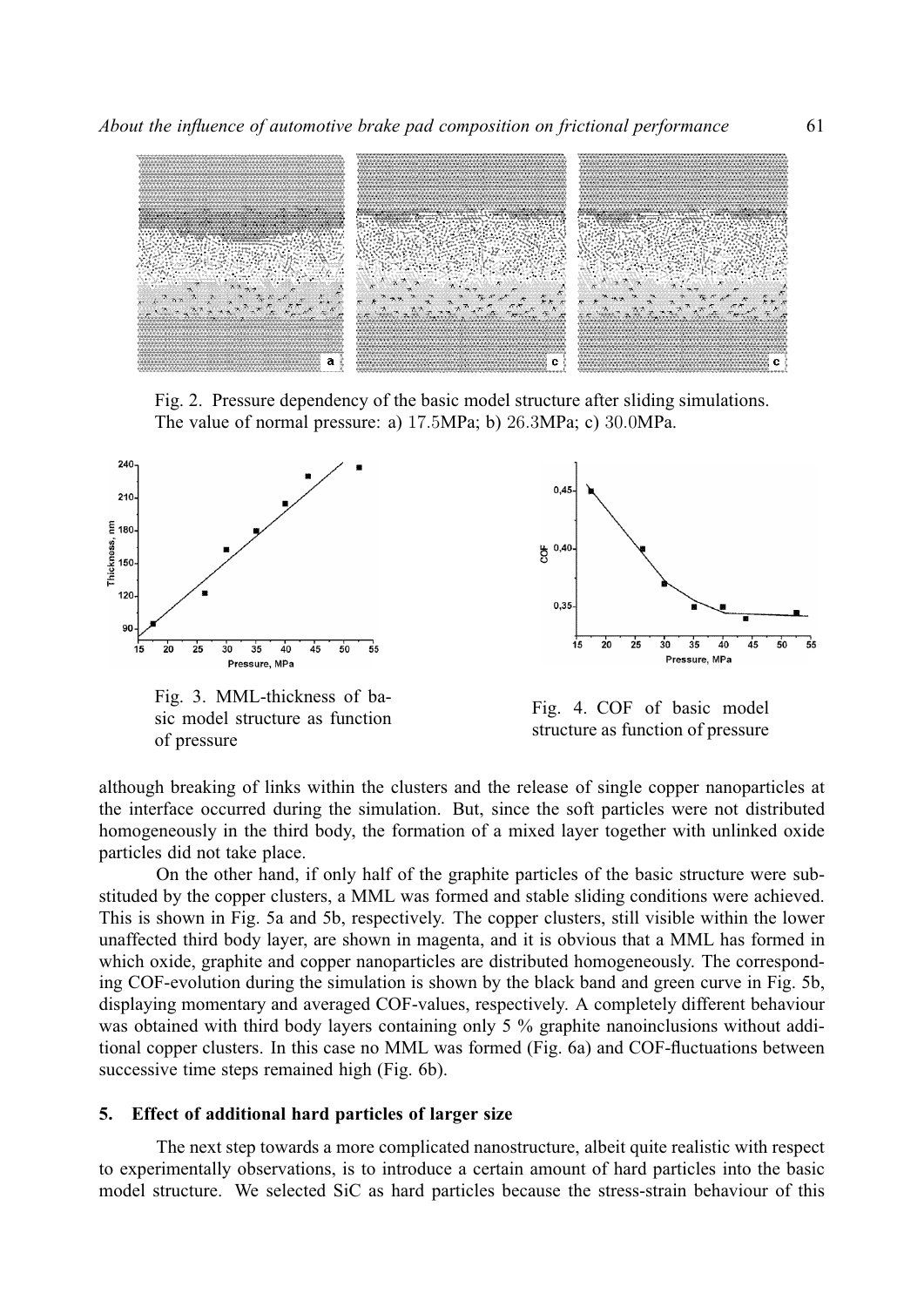

Fig. 5. a) Structure formation during sliding simulation for third body layers with 5.5 % graphite and 7.5 % coarse copper particles (P=30 MPa); b – Corresponding COF-evolution.



Fig. 6. a) Structure formation during sliding simulation for third body layers with 5.5 % graphite only (P=30 MPa); b – Corresponding COF-evolution.

material is well known from nanoindentation measurements not only at ambient but also at elevated temperatures [8]. Although SiC clusters were built in the same way as the copper clusters of the previous section, they behaved completely different during sliding simulation, as shown in Fig. 7. Because of the high mechanical strength of SiC, the bonds between adjacent nanoparticles within a SiC cluster (magenta colour) are not broken, while the oxide matrix, weakend by the graphite nanoparticles, forms the same granular layer as without SiC addition. Since a well developed MML with embedded SiC clusters was formed, smooth sliding with reduced COF fluctuations between adjacent time steps can be expected. This is shown in Fig. 8, where the scatter band of instantaneous COF-values corresponds to the structure with 4.8 % SiC. Similar results were obtained with 10 % SiC clusters. The coloured curves show average COFvalues for the different model structures. A slight increase of the stationary COF-level while adding SiC clusters to the basic structure is revealed, but no significant difference between 4.8 and 10 % SiC is observed. Further simulations based on mechanical properties of SiC at elevated temperatures also did not change the results significantly (not shown here). This is because SiC is a hard material compared to magnetite even at 800∘C. Fig. 9 provides an overview on the impacts of pressure and nanostructure on steady-state COF-values as determined by our model. Obviously, the pressure dependency of COF is not changed by adding hard particles, provided that these particles are small enough to be incorporated in the MML which forms during sliding simulation. Nevertheless the COF-level is increased over the whole range of applied pressures.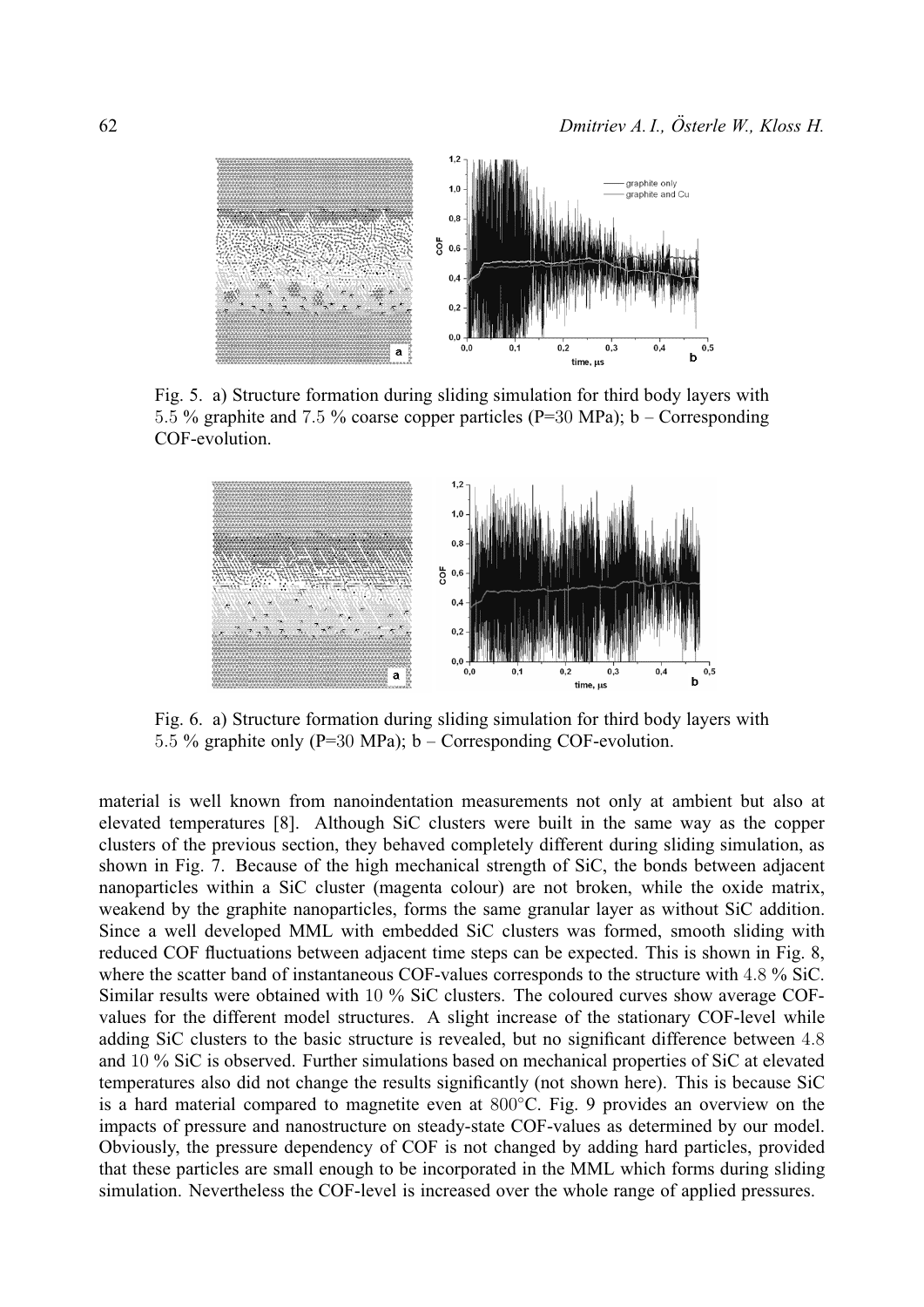

Fig. 7. Structure formation during sliding simulation for third body layers with 13 % graphite and additional coarse SiC particles ( $p = 35 \text{ MPa}$ )



Fig. 8. COF-evolution of third body layers with 13 % graphite and additional coarse SiC particles ( $p = 35 \text{ MPa}$ )



Fig. 9. Impact of SiC addition to pressure dependency of COF for friction layers with 13 % graphite

#### **6. Conclusion**

Owing to modelling, the role of solid lubricant inclusions in metal oxide based surface films can be assessed much better now. In particular, it has been shown that a homogeneous distribution of at least 10 vol % of soft nanoparticles is sufficient to provide smooth sliding conditions. Inhomogeneous distribution of the same amount of particles in the form of clusters would not be sufficient to initiate smooth sliding, but since the clusters are broken into their constituents easily, the number of effective nanoparticles will increase during tribological stressing, and, if the volume fraction is high enough, a solid lubricant film may form at the surface. Anyway, in the case of low volume fractions of the order of 10 %, a combination of single nanoparticles and clusters shows the same smoothing effect as a homogeneous distribution of the same volume fraction of single nanoinclusions. Thus we can conclude that as long as a certain amount of about 5 % of soft nanoinclusions is available, the size of additional solid lubricant additions is not relevant, but only its volume fraction. The additional solid lubricant constituent